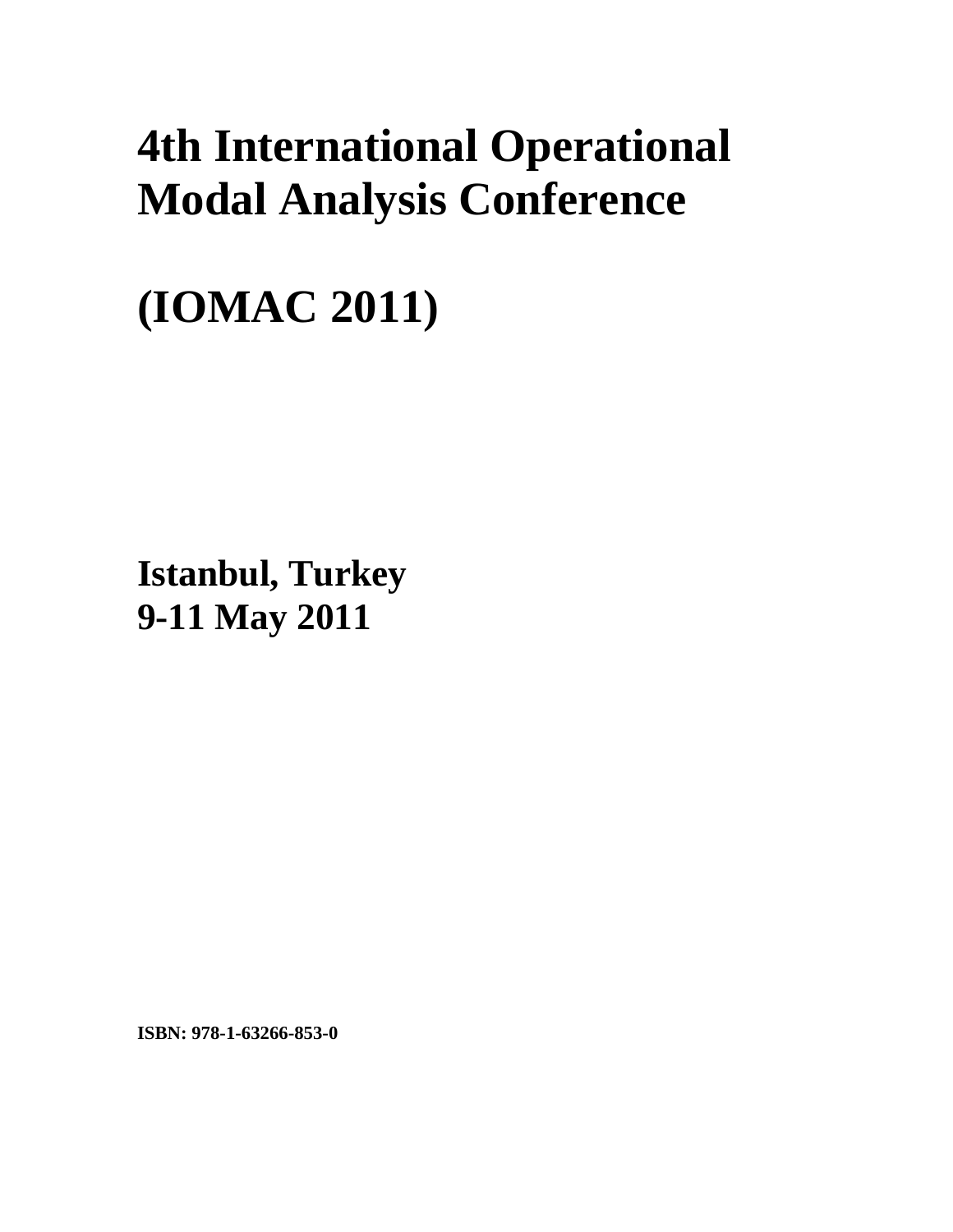**Printed from e-media with permission by:** 

Curran Associates, Inc. 57 Morehouse Lane Red Hook, NY 12571



**Some format issues inherent in the e-media version may also appear in this print version.** 

Copyright© (2011) by International Operational Modal Analysis Conference (IOMAC) All rights reserved.

Printed by Curran Associates, Inc. (2014)

For permission requests, please contact IOMAC at the address below.

IOMAC c/o Francesco Benedettini DICEAA University of L'Aquila Via G. Gronchi, 18 67100 L'Aquila, Italy

Phone: 39 334 6646908 Fax: 39 086 1242303

francesco.benedettini@univaq.it

## **Additional copies of this publication are available from:**

Curran Associates, Inc. 57 Morehouse Lane Red Hook, NY 12571 USA Phone: 845-758-0400 Fax: 845-758-2634 Email: curran@proceedings.com Web: www.proceedings.com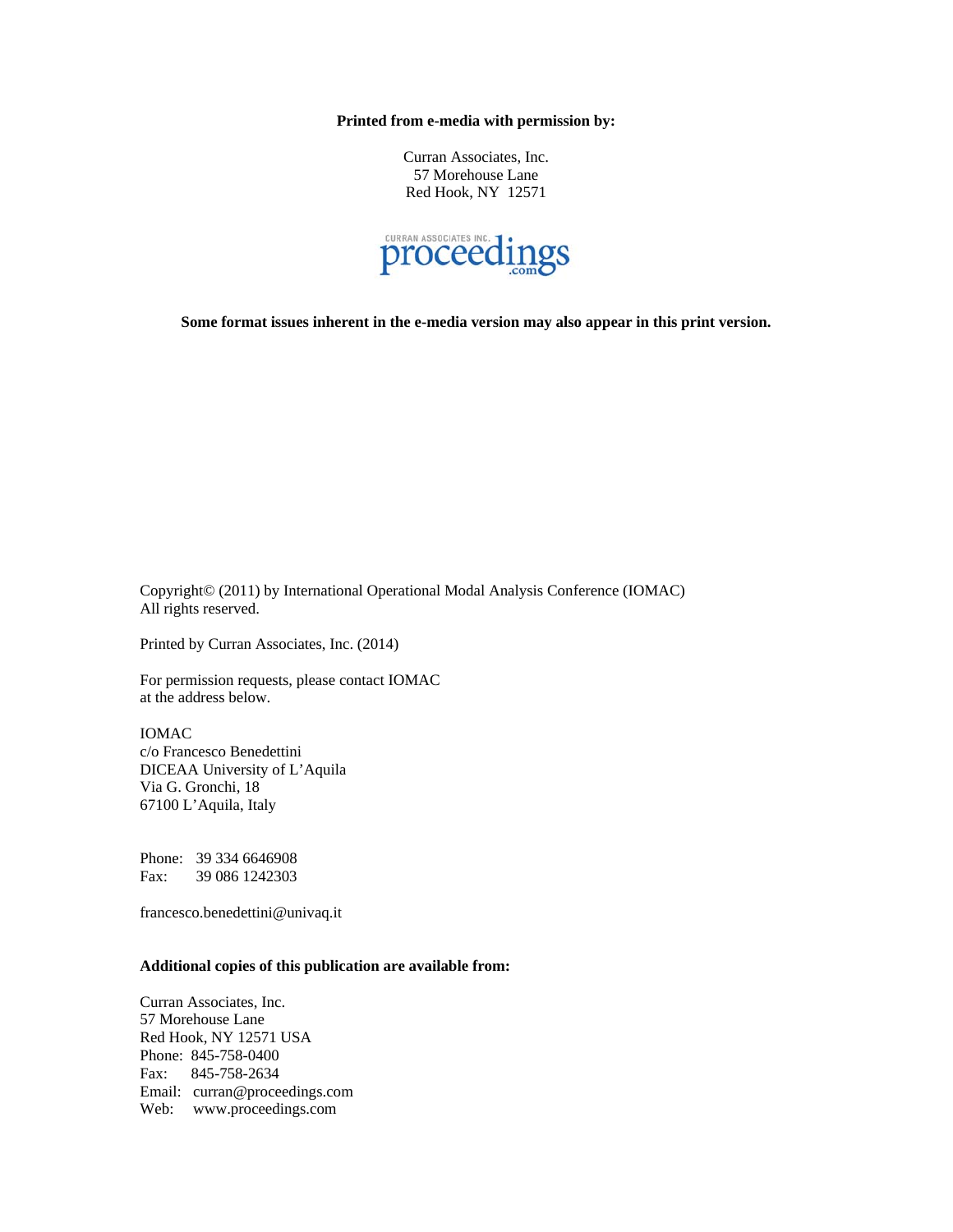## **TABLE OF CONTENTS**

| M. López Aenlle, F. Pelayo, L. M. Villa, J. Barredo, L. Hermanns, A. Fraile                                                          |  |
|--------------------------------------------------------------------------------------------------------------------------------------|--|
| INFLUENCE OF LOCALIZED DEFECT ON ROLLING ELEMENT BEARING VIBRATIONS 9<br>M. Akbari Jami, M. R. Ashory, H. Ghoshchian, A. Bakhshizade |  |
| AMBIENT AND FORCED VIBRATION TESTS OF A BOX GIRDER CONCRETE                                                                          |  |
|                                                                                                                                      |  |
| A. C. Altunisik, A. Bayraktar, B. Sevim                                                                                              |  |
| <b>COMPARISON OF MODAL PARAMETERS OF MULTI-STORY BUILDINGS OBTAINED BY</b>                                                           |  |
|                                                                                                                                      |  |
| Z. S. Asaee, S. A. Anvar, Z. Sherafat                                                                                                |  |
| APPLICATION OF WAVELET SYSTEM IDENTIFICATION APPROACH BASED ON FREE                                                                  |  |
|                                                                                                                                      |  |
| Z. S. Asaee, S. A. Anvar, Z. Sherafat                                                                                                |  |
| SCALING OF OPERATIONAL MODE SHAPES USING MASS-CANCELLATION METHODS  41                                                               |  |
| M. M. Khatibi, M. R. Ashory, A. Malekjafarian                                                                                        |  |
| <b>MODE SHAPES IDENTIFICATION FROM THE RESULTS OF WAVELET TRANSFORM:</b>                                                             |  |
|                                                                                                                                      |  |
| M. R. Ashory, M. Jafari, M. M. Khatibi, A. Malekjafarian                                                                             |  |
| <b>IDENTIFICATION OF TIME-VARIANT SYSTEMS USING WAVELET ANALYSIS OF FORCE</b>                                                        |  |
|                                                                                                                                      |  |
| X. Xu, W. J. Staszewski, X. Xu, Z. Y. Shi, S. Fassois                                                                                |  |
|                                                                                                                                      |  |
| Jorge A. Avila                                                                                                                       |  |
| A NEW CRITERION FOR STRUCTURAL DAMAGE DETECTION USING OPERATIONAL                                                                    |  |
|                                                                                                                                      |  |
| A. Bakhshizade, M. R. Ashory, H. Ghoshchian, M. Akbari. Jami                                                                         |  |
| A NON MODEL-BASED DAMAGE DETECTION METHOD USING GENERALIZED                                                                          |  |
|                                                                                                                                      |  |
| A. Bakhshizade, M. R. Ashory, M. Masoumi, A. Salmani                                                                                 |  |
|                                                                                                                                      |  |
| Andrea Bellino, Luigi Garibaldi, Stefano Marchesiello                                                                                |  |
| THE RECEPTANCE APPROACH TO COMPLEX OPERATIONAL MODE NORMALIZATION  98                                                                |  |
| Dionisio Bernal                                                                                                                      |  |
|                                                                                                                                      |  |
| Dionisio Bernal                                                                                                                      |  |
|                                                                                                                                      |  |
| Kemal Beyen, Mustafa Kutanis                                                                                                         |  |
| <b>IDENTIFICATION OF CLOSELY SPACED MODES USING IBRAHIM TIME</b>                                                                     |  |
|                                                                                                                                      |  |
| A. Malekjafarian, R. Brincker, M. R. Ashory, M. M. Khatibi                                                                           |  |
|                                                                                                                                      |  |
| Jannick Balleby Hansen, Rune Brincker, Søren Mathiasen, Anders Jørgensen, Mads Bøgevad Knudsen,                                      |  |
| <b>Ulf</b> Tygesen                                                                                                                   |  |
|                                                                                                                                      |  |
| Rune Brincker, Anders Brandt                                                                                                         |  |
|                                                                                                                                      |  |
| Yalcin Bulut, Dionisio Bernal                                                                                                        |  |
| EARTHQUAKE EARLY WARNING, RAPID RESPONSE, AND STRUCTURAL HEALTH                                                                      |  |
|                                                                                                                                      |  |
| Eser Çakti, Erdal Safak, Yavuz Kaya, Ebru Harmandar                                                                                  |  |
| TRAFFIC EXCITED VIBRATIONS ACTING ON PEDESTRIANS USING A HIGHWAY BRIDGE 154                                                          |  |
| Reto Cantieni                                                                                                                        |  |
|                                                                                                                                      |  |
| Carlos E. Ventura, Juan C. Carvajal, Liam Finn, James Traber                                                                         |  |
| <b>DAMAGE DETECTION WITH TIME SERIES MODELING USING AMBIENT VIBRATION</b>                                                            |  |
|                                                                                                                                      |  |
| Mustafa Gul, Necati Catbas                                                                                                           |  |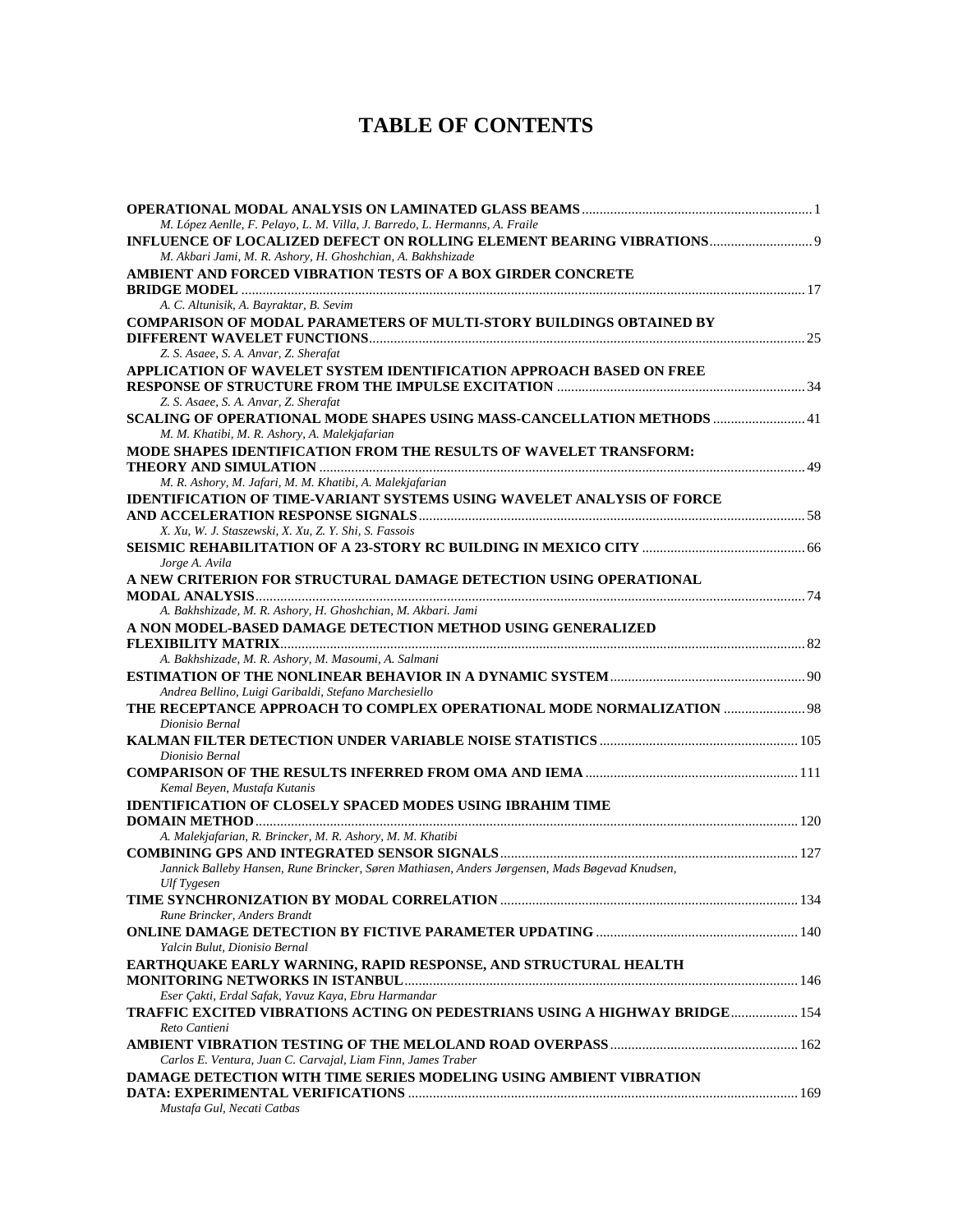| <b>DAMAGE DETECTION OF A 4-SPAN BRIDGE SPECIMEN USING FIBER BRAGG</b>                                         |  |
|---------------------------------------------------------------------------------------------------------------|--|
|                                                                                                               |  |
| Necati Catbas, Mustafa Gul, Masoud Malekzadeh, Il-Bum Kwon                                                    |  |
| REVELATIONS FROM AMBIENT SHAKING DATA OF A RECENTLY INSTRUMENTED                                              |  |
| M. Çelebi, N. Toksöz, O. Büyüköztürk                                                                          |  |
|                                                                                                               |  |
| A. Agneni, G. Coppotelli, C. Grappasonni                                                                      |  |
| ON THE USE OF TRANSMISSIBILITY FUNCTIONS IN OPERATIONAL MODAL ANALYSIS:                                       |  |
| AN OVERVIEW OF THE METHOD AND AN INTRODUCTION TO RECENT DEVELOPMENTS                                          |  |
|                                                                                                               |  |
| Christof Devriendt, Gert De Sitter, Tim De Troyer, Patrick Guillaume                                          |  |
|                                                                                                               |  |
| Michael Döhler, Laurent Mevel, Dionisio Bernal, Dominique Siegert                                             |  |
| UNCERTAINTY QUANTIFICATION FOR STOCHASTIC SUBSPACE IDENTIFICATION OF                                          |  |
|                                                                                                               |  |
| Michael Döhler, Xuan-Binh Lam, Laurent Mevel, Palle Andersen                                                  |  |
| <b>OUTPUT-ONLY PARAMETRIC IDENTIFICATION OF A SCALE CABLE-STAYED BRIDGE</b>                                   |  |
| STRUCTURE: A COMPARISON OF VECTOR AR AND STOCHASTIC SUBSPACE METHODS                                          |  |
| Fotis P. Kopsaftopoulos, Panagiotis G. Apostolellis, Spilios D. Fassois                                       |  |
| <b>OUTPUT-ONLY IDENTIFICATION OF TIME-VARYING STRUCTURES VIA A COMPLETE</b>                                   |  |
|                                                                                                               |  |
| M. D. Spiridonakos, S. D. Fassois                                                                             |  |
| NON-STATIONARY RANDOM VIBRATION MODELLING AND IDENTIFICATION: AN                                              |  |
|                                                                                                               |  |
| S. D. Fassois, M. D. Spiridonakos                                                                             |  |
| <b>OUTPUT-ONLY STRUCTURAL IDENTIFICATION OF THE ENGINEERING FACULTY</b>                                       |  |
|                                                                                                               |  |
| Dora Foti, Michele Mongelli, Vincenzo Gattulli, Francesco Potenza, Alfredo M. Ceci                            |  |
| AERODYNAMIC EXCITATION OF NOISE BARRIER SYSTEMS AT HIGH-SPEED RAIL LINES                                      |  |
|                                                                                                               |  |
| Herbert Friedl, Michael Reiterer, Hannes Kari                                                                 |  |
| VIBRATION SERVICEABILITY OF THE STRESS RIBBON FOOTBRIDGE WITH EXTERNAL                                        |  |
| Saiji Fukada, Yasuo Kajikawa, Jyunichi Kawashima, Yoichi Hidehira, Meguru Tsunomoto                           |  |
| STRUCTURAL HEALTH MONITORING OF STAY CABLES USING THE MICROWAVE                                               |  |
|                                                                                                               |  |
| Carmelo Gentile                                                                                               |  |
| A NEW CRITERION FOR STRUCTURAL DAMAGE DETECTION USING                                                         |  |
|                                                                                                               |  |
| H. Ghoshchian, M. R. Ashory, A. Bakhshizade, M. Akbari. Jami                                                  |  |
|                                                                                                               |  |
| C. Grappasonni, G. Coppotelli, A. Agneni                                                                      |  |
| DISTRIBUTED DYNAMICS APPROXIMATION THROUGH LUMPING AND FUZZY                                                  |  |
|                                                                                                               |  |
| Ahcene Habbi, Madjid Kidouche                                                                                 |  |
| SPATIAL COHERENCY OF EARTHQUAKE-INDUCED GROUND ACCELERATIONS                                                  |  |
|                                                                                                               |  |
| Ebru Harmandar, Eser Cakti, Mustafa Erdik                                                                     |  |
| CALCULATING DAMPING FROM RING-DOWN USING HILBERT TRANSFORM AND CURVE                                          |  |
|                                                                                                               |  |
| Hartono Sumali, Rick A. Kellogg                                                                               |  |
| OPERATIONAL MODAL ANALYSIS ON TWO DIFFERENT HELICOPTER                                                        |  |
|                                                                                                               |  |
| E. Camargo, N-J. Jacobsen, D. Strafacci<br>DYNAMIC PROPERTY ESTIMATION OF LIGHTWEIGHT AIRCRAFT STRUCTURES VIA |  |
| <b>OPERATIONAL MODAL ANALYSIS IN WIND TUNNEL AND IN-VACUO CONDITIONS </b> 341                                 |  |
| Engin Kahraman, Melin Sahin                                                                                   |  |
|                                                                                                               |  |
| Yavuz Kaya, Erdal Safak                                                                                       |  |
|                                                                                                               |  |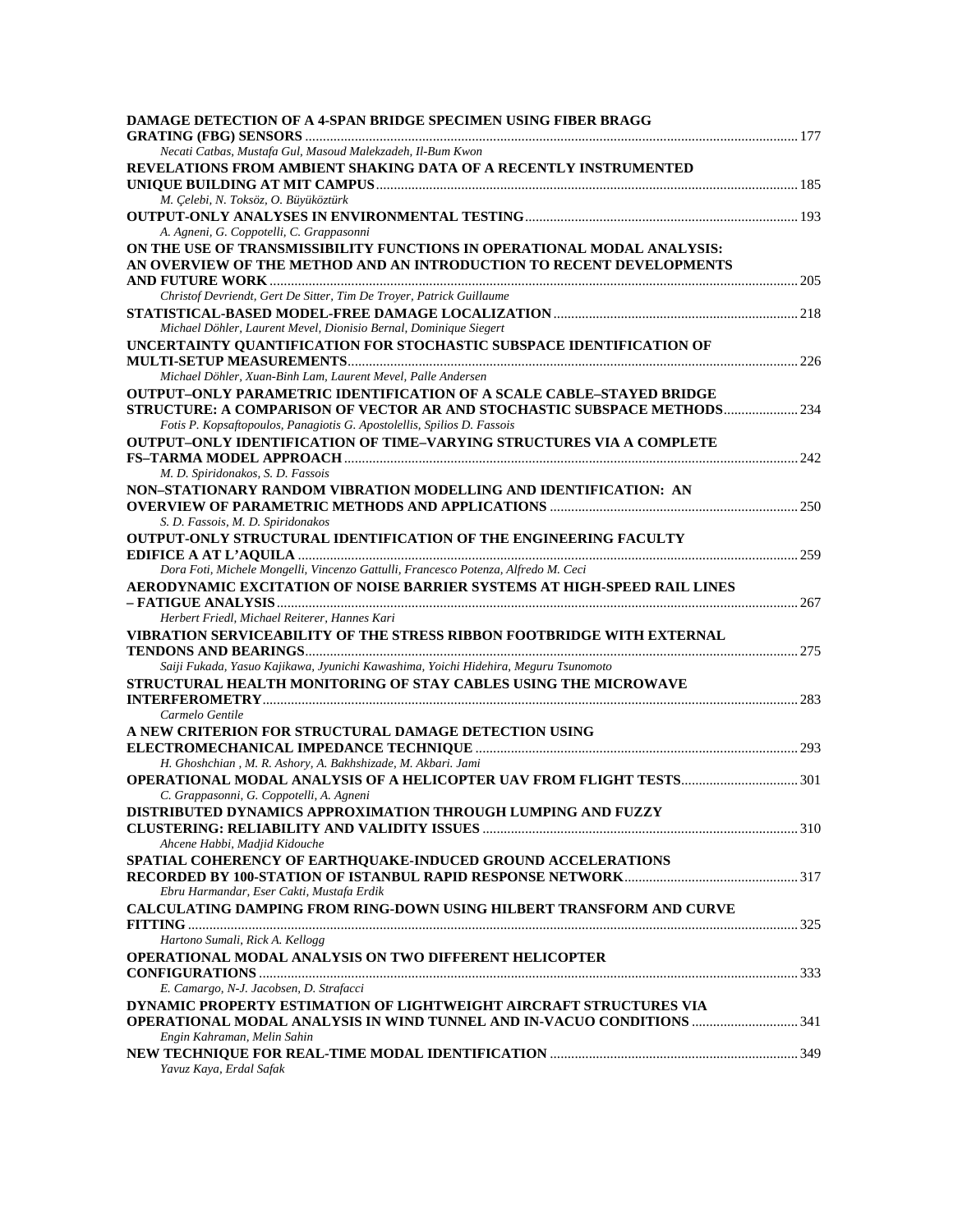| <b>SELECTION OF REFERENCE POINTS BASED ON OPTIMUM DEFLECTIONS IN</b>                                     |  |
|----------------------------------------------------------------------------------------------------------|--|
|                                                                                                          |  |
| M. M. Khatibi, M. R. Ashory, H. Sarparast, A. Malekjafarian                                              |  |
| A NEW FORMULA FOR OPTIMUM MAGNITUDE OF ADDITIVE MASS IN SCALING OF                                       |  |
|                                                                                                          |  |
| M. M. Khatibi, M. R. Ashory, A. R. Albooyeh                                                              |  |
| <b>DYNAMIC BEHAVIOUR OF A RAILWAY BRIDGE WITH BALLAST SUPERSTRUCTURE -</b>                               |  |
|                                                                                                          |  |
| Johannes Kirchhofer                                                                                      |  |
| REAL TIME ESTIMATION OF MODAL PARAMETERS OF NON-STATIONARY SYSTEMS                                       |  |
| USING ADAPTIVE WAVELET FILTERING AND RECURSIVE LEAST SQUARE ALGORITHM 381<br>Andrzej Klepka, Tadeusz Uhl |  |
| ASSESSMENT OF THE FREQUENCY DOMAIN DECOMPOSITION METHOD: COMPARISON                                      |  |
|                                                                                                          |  |
| Aleks Kuyumcuoglu, Kenan Yuce Sanliturk                                                                  |  |
| AMBIENT VIBRATION TESTING AND FINITE ELEMENT MODEL UPDATING OF A                                         |  |
|                                                                                                          |  |
| Fatemeh Hamid Lakzaeian                                                                                  |  |
| STRUCTURAL CONDITION EVALUATION OF BOX-GIRDER BRIDGE VIA                                                 |  |
|                                                                                                          |  |
| S. S. Law, Y. Ding                                                                                       |  |
| DAMAGE IDENTIFICATION OF A SEGMENT OF A BOX-SECTION GIRDER SUBJECT                                       |  |
|                                                                                                          |  |
| S. S. Law, J. Li                                                                                         |  |
|                                                                                                          |  |
| Maíra Ledesma, Jorge Rodrigues                                                                           |  |
|                                                                                                          |  |
| Eliz-Mari Lourens, Geert Lombaert, Costas Papadimitriou                                                  |  |
| ADVANCED METHODOLOGIES FOR DYNAMIC TESTING AND CONTINUOUS                                                |  |
|                                                                                                          |  |
| Filipe Magalhães, Álvaro Cunha, Elsa Caetano                                                             |  |
| A NEW METHOD FOR ESTIMATION OF RIGID BODY PROPERTIES FROM OUTPUT-ONLY                                    |  |
|                                                                                                          |  |
| A. Malekjafarian, M. R. Ashory, M. M. Khatibi, M. Saber Latibari                                         |  |
| FREQUENCY RESOLUTION AND NUMBER OF AVERAGES EFFECTS ON THE ACCURACY                                      |  |
|                                                                                                          |  |
| A. Cattaneo, S. Manzoni, M. Vanali                                                                       |  |
| <b>MODAL PARAMETER CHANGES OF LOWLY DAMPED CIVIL STRUCTURES DUE TO</b>                                   |  |
|                                                                                                          |  |
| Marcello Vanali, Stefano Manzoni                                                                         |  |
| <b>INSTANTANEOUS FREQUENCY ESTIMATION AND ORDER TRACKING BASED ON</b>                                    |  |
| O. Cardona-Morales, L. D. Avendano-Valencia, G. Castellanos-Domínguez                                    |  |
| TIME DOMAIN IDENTIFICATION OF THE TENSILE FORCE IN METALLIC TIE-RODS  490                                |  |
|                                                                                                          |  |
| G. Muscolino, C. Versaci, N. Maugeri, E. Lo Giudice                                                      |  |
| Nurdan Memisoglu Apaydin, Erdal Safak                                                                    |  |
| OPTIMAL DESIGN, DETECTION AND TRACKING OF DAMAGE IN A WING                                               |  |
|                                                                                                          |  |
| Danny L. Parker                                                                                          |  |
| EXPERIMENTAL SHIP HULL DYNAMIC CHARACTERIZATION USING OPERATIONAL                                        |  |
|                                                                                                          |  |
| Gianpiero Rocca, Bart Peeters, Ryohei Ota                                                                |  |
| ENVIRONMENTAL TESTING AND OPERATIONAL DATA ANALYSIS FOR NON-LINEAR                                       |  |
|                                                                                                          |  |
| Simone Manzato, Bart Peeters, Raphaël Van Der Vorst, Jan Debille                                         |  |
| OPERATIONAL MODAL ANALYSIS OF TWO WIND TURBINES WITH FOUNDATION                                          |  |
|                                                                                                          |  |
| F. Pelayo, M. López-Aenlle, A. Fernández-Canteli, R. Cantieni                                            |  |
| MODAL MASSES ESTIMATION IN OMA BY A CONSECUTIVE MASS CHANGE METHOD 545                                   |  |
| F. Pelayo, M. López-Aenlle, P. Reynolds, A. Fernández-Canteli                                            |  |
|                                                                                                          |  |